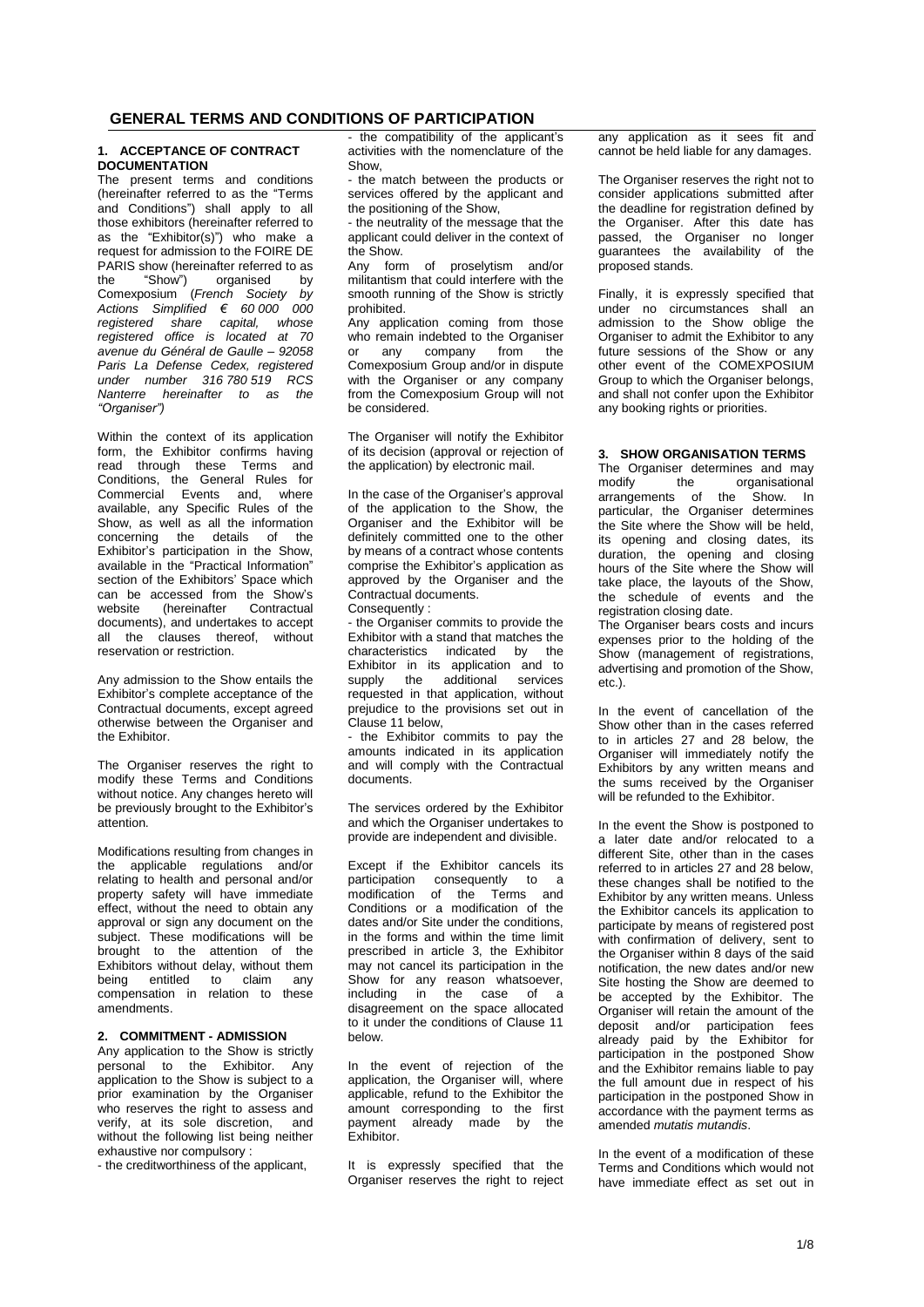article 1, the Exhibitor will be notified of this change by any written means. Unless the Exhibitor cancels its application to participate by means of registered post with confirmation of delivery, sent to the Organiser within 8 days of the said notification, the Exhibitor will be considered as having accepted the amended version of the Terms and Conditions.

The Parties expressly agree that only substantial modifications concerning articles 1, 2, 3, 5, 9, 27 and 28 of these Terms and Conditions give the Exhibitor the right to cancel its participation in the Show within the following 8-day period, it being specified that modifications concerning the duration of the Show and/or the procedures for opening and closing the Site do not give the Exhibitor the right to withdraw his request to participate.

# **4. INVOICING TERMS**

All prices stated on the Organiser's documentation and on the Show's website are expressed in euros exclusive of taxes. In accordance with<br>the legislative and regulatory the legislative and regulatory requirements that apply to these services, the value added tax at the current applicable rate will be added.

## **5. PAYMENT TERMS**

Payment of contractually due amounts shall be made as they fall due and in the following manner:

- the first instalment (deposit): shall be paid with the application form sent by post or when the Exhibitor submits its online application, by cheque or bank transfer or, when the application is submitted online, by debit card or at any other date fixed by the Organiser and stated in the application form,

- the second instalment (deposit): at the date fixed by the Organiser and stated in the application form :

- the balance shall be paid no later than fifteen (15) days after the date of issue of the balancing invoice, by cheque or bank transfer. No discounts are available for early payment or payments on account.

Registrations occurring less than thirty (30) days before the opening of the Show must be paid in full by the Exhibitor no more than eight (8) days after the date on which the corresponding invoice was sent to the Exhibitor.

That time frame will be reduced to two (2) days if the Exhibitor registers fewer than eight (8) days before the Show opens, and in all instances, payment must be received by the Organiser at least two (2) days before the Show opens.

All requests for an equipped stand submitted after registration shall be payable in full at the time of request.

All amounts should be made payable to the Organiser and must be in euros.

## **6. SECURE PAYMENT AND PROOF OF TRANSACTION FOR ONLINE APPLICATIONS**

The Show website is protected by a secure payment system. The Organiser has adopted the ATOS SSL encryption procedure, which encodes and protects confidential information.

Unless proven otherwise, data recorded by the Organiser shall constitute proof of all dealings between the Organiser and the Exhibitor.

Data recorded by the payment system constitutes proof of the financial transactions.

#### **7. LATE AND MISSED PAYMENTS**

Any amounts that remain outstanding after the invoice payment date, will result in the automatic application of late payment interest equal to three times the statutory interest rate, starting from the day following the invoice due date.

If the payment deadlines set out in Clause 5 "Payment Terms" above are not respected, a fixed fee of €40 for debt recovery fees shall be charged by the Organiser in addition to the late payment penalties referred to above (Art. L-441-3, L441- 6 and D445-5 of the French Commercial Code). This fixed fee does not preclude any other fees incurred by the Organiser in recovering unpaid invoices.

Once a stand location has been allocated to an Exhibitor, the balance must be paid before the date stated on the invoice.

Stands will only be made available to Exhibitors once full payment has been received.

#### **8. VAT**

Exhibitors from outside France can obtain a VAT refund as follows:

**\* For companies from European Union member countries:**

• Submit the refund request via the appropriate online State portal where the Exhibitor is registered in accordance with the provisions of Directive 2008/9/CE of 12 February 2008. In France, this is the fiscal portal at www.impot.gouv.fr.

• A digital copy of the original invoices for all sums over €1,000 excl. tax must be submitted with the online refund request.

The refund request must be submitted by 30 September of the calendar year that follows the refund period.

## **\* For companies from countries outside the European Union:**

The Exhibitors concerned must appoint a tax representative in France to carry out all tax formalities.

# **9. TERMINATION CLAUSE – PENALTY CLAUSE**

**9.1** If the Exhibitor fails to pay any of the amounts it owes by the due date regardless of the reason, the contract

binding it to the Organiser will be terminated seven (7) days after the Organiser has sent a formal notice expressly stating the terms of this Clause 9.1 to the Exhibitor by any written means , when the breach remains unresolved.

If the Exhibitor expresses the intention of cancelling its participation to the Show, regardless of the reason, the Organiser may implement this termination clause by sending it a formal notice to abandon the cancellation and confirm its participation within seven (7) days.

That period of seven (7) days will begin on the date of the formal notice's notification to the Exhibitor.

The contract will automatically be terminated upon expiration of the above time frame, without the need for the Organiser to have the termination recorded by the courts, and the Organiser will immediately be free to dispose of the space allocated to the Exhibitor.

In the event of termination of the contract in application of this clause, the Exhibitor remains liable to pay the Organiser the full price of its<br>participation in the Show. participation in the Consequently, the amounts previously paid will definitively remain the property of the Organiser and any outstanding amounts will immediately fall due.

**9.2** As an exception to the above, the contract between the Exhibitor and the Organiser will immediately be terminated as of right and without formal notice:

- if the Exhibitor does not occupy its stand by the day before the Show opens to the public, regardless of the reason,
- in the event of the Exhibitor's registration less than thirty (30) days before the Show opens, if the payment stipulated in Clause 5 of these Terms and Conditions is not made within the time frame set out in the said clause (either eight (8) days or two (2) after the invoice was sent and, in any case, at least two (2) days before the Show opens), regardless of the reason.

In the cases mentioned in article 9.2, the consequences of termination will be the same as those provided by article 9.1.

# **10. INSURANCE**

# **10.1. Civil liability:**

The Organiser will not be responsible for any damage that the Exhibitor might cause to third parties, including the manager or the owner of the Site hosting the Show.

Consequently, the Exhibitor will, at least ten (10) days before the scheduled Show set-up date, take out insurance contracts with insurance companies certified to perform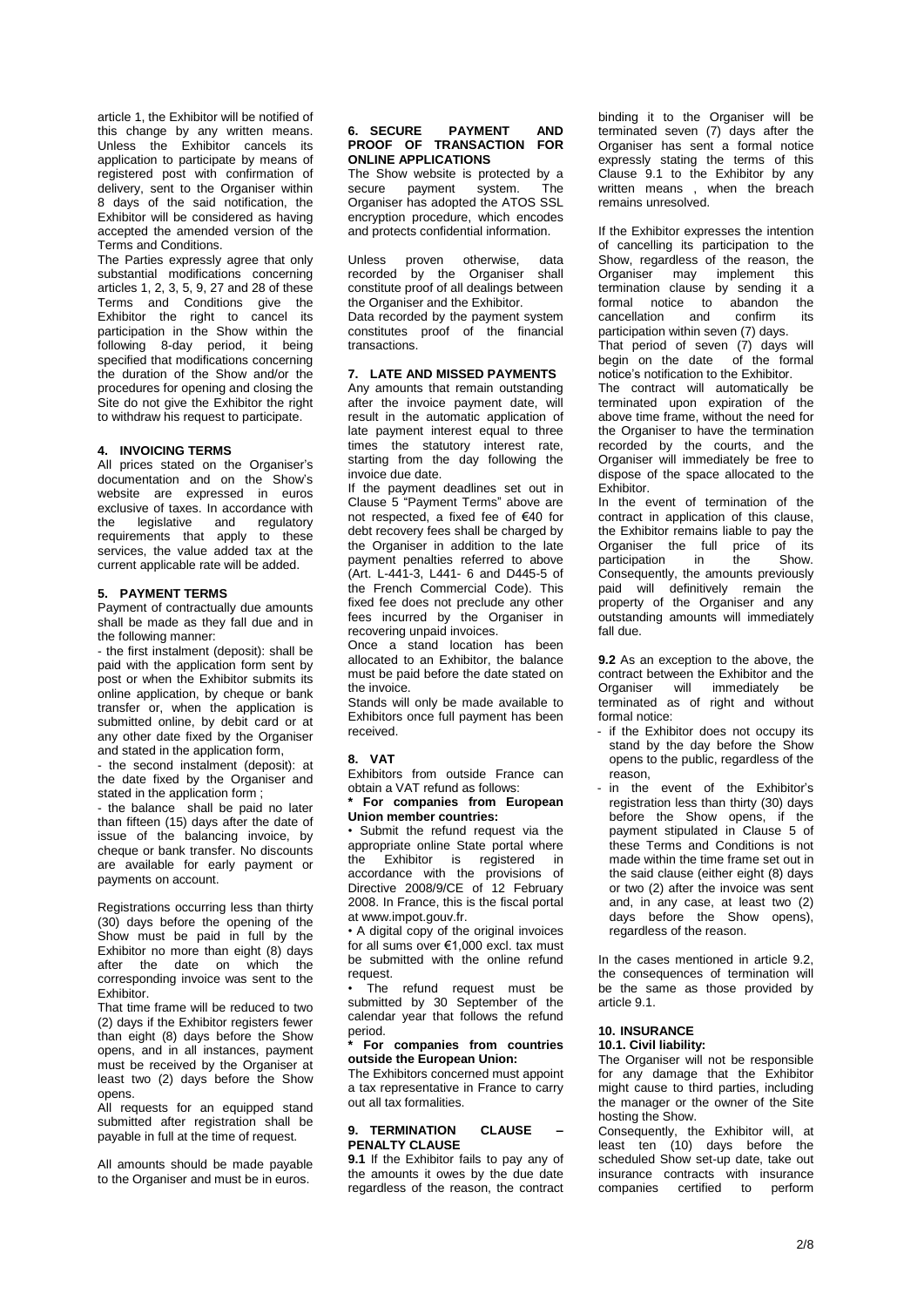insurance transactions in France, covering the financial consequences of any liability that may be incumbent upon it for reasons of bodily harm or material or immaterial damage caused to third parties, including the manager and the owner of the Site, as a result of its activity during its participation in the Show (including during the set-up and break-down periods).

At the Organiser's first request, the Exhibitor will supply the corresponding current certificate from its insurer, stating the policies taken out, their total sums and their period of validity. Failing this, the Organiser reserves the right to refuse the Exhibitor's access to the Show, without compensation.

# **10.2. Tenant risk and the Exhibitor's property**

Furthermore, the Organiser will not be responsible for:

 $\triangleright$  property damage caused to the Site's manager and/or owner, affecting personal or real property, in the event of the occurrence of any of the following events: fire, lightning, explosion, water damage, terrorist attack or natural catastrophe.

 $\triangleright$  damage caused to property owned by the Exhibitor or placed in its care.

Consequently, in order to meet the requirements of the company managing the Site, the Organiser will automatically invoice the Exhibitor for the tenant risk / property damage insurance taken out by Comexposium Assurances, under the conditions set out in point 10.3 below.

As applicable, if the Exhibitor can provide proof of its subscription to a tenant risk policy by sending the "certificate of insurance" form to the Organiser at least 10 days before the Show's set-up begins, duly signed and bearing its insurance company's stamp and stating the benefits provided with a minimum of €3,000,000 per claim, the aforementioned tenant risk / property damage insurance will be cancelled and refunded in full, if already paid. By returning that certificate and requesting the<br>cancellation and if applicable the  $c$ ancellation and, if applicable, refund of the amount invoiced by the Organiser in the name of tenant risk / property damage insurance, the Exhibitor will no longer receive either form of cover making up the Organiser's insurance policy.

# **10.3. Insurance provided by the Organiser:**

## **a) Insurance covering tenant risk and the Exhibitors' property:**

The insurance contract taken out by COMEXPOSIUM ASSURANCES on behalf of the Exhibitors covers both:

 property damage caused to the Site's manager and/or owner, affecting personal or real property, in the event of the occurrence of any of the following events: fire, lightning, explosion, water damage, terrorist attack or natural catastrophe, up to €3,000,000 per claim,

 $\triangleright$  damage to the Exhibitor's property.

The amount of cover is specified in the Insurance Rules appended to the application form and is also accessible on the Show website, subject to any changes to the insurance conditions. By taking the insurance, as detailed in the said Insurance Rules, the Exhibitor<br>is taking insurance with is taking insurance with COMEXPOSIUM ASSURANCES, who is the subscriber.

#### **b) Supplementary insurance cover for the Exhibitor's property:**

The Exhibitor may also submit a request to the Organiser to subscribe to insurance for:

 property damage: additional insurance on top of the amounts covered by the principal policy with payment of a premium calculated on the additional capital value,

> plasma screens: a specific insurance policy must be taken out.

#### **10.4. Waiver of all recourse a) Against the Site manager and/or Site owner company:**

Executing the commitments undertaken by the Organiser towards the Site manager and/or Site owner company the Exhibitor, by the mere fact of its participation, declares that it waives all recourse that it or its insurers may be entitled to make against these companies and their respective insurers for any damage covered by the tenant risk policy and for any direct or indirect losses the latter parties may cause to its property, equipment and fittings as well as any caused to that of its agents, and additionally for any operating losses and/or extra costs regardless of the cause, with the exception of malicious acts.

In addition, the Exhibitor declares it waives all recourse against the Site manager and/or Site owner companies and their respective insurers in the case of one of the following events occurring, with harm caused to the Exhibitor:

 $\triangleright$  fire damage, theft, water damage, damp or any other situation affecting its own property, with the Exhibitor being required to insure itself against these risks,

 $\triangleright$  abnormal actions by other Site occupants, their staff or suppliers, or visitors,

> interruption or inadvertent functioning of the water, gas or electricity supply, the air conditioning or other general system, the suspension or shut-down, even for an extended period, for a reason out of the control of the Site manager and/or Site owner companies of fluid systems including the automatic fire

extinguisher network, heating and air conditioning systems, or any one of the equipment items shared by the Site,

 $\triangleright$  contamination of the heating, water or air conditioning networks for a reason out of the control of the Site manager and/or Site owner companies,

 $\triangleright$  security measures taken by the Site manager and/or Site owner companies and/or by any government authority, should these cause harm to the Exhibitor.

The Exhibitor undertakes to obtain the same waiver from its insurers.

# **b) Against the Organiser:**

The Exhibitor also declares it waives all recourse that it or its insurers may be entitled to make against the Organiser and its insurers in regard to damage covered by the tenant risk policy and direct or indirect damage its property, equipment and fittings may suffer as well as that of its agents, as well as for any operating losses and/or extra costs regardless of the cause, with the exception of malicious acts.

The Exhibitor undertakes to obtain the same waiver from its insurers.

It is further specified that, on the basis of reciprocity and excepting malicious acts, the Organiser and its insurer waive any claim against the Exhibitor and its insurer for damage affecting any property, equipment and fittings belonging to the Organiser and which the Exhibitor is responsible for. It is further specified that this waiver is not applicable for any loss or damage that may affect the Site's buildings, fittings and equipment owned by the Site manager and/or Site owner company and that has been given into the care of the Exhibitor.

**11. ALLOCATION OF STANDS**

The Organiser will draw up a Show floor plan and allocate stand areas as applications are received, taking into account the Show's different sections. The Organiser will do its best to take into account the wishes expressed by the Exhibitors and the nature of the products exhibited. So as to be able to do this, and taking into account the inherent constraints imposed in the placement of Exhibitors, the Organiser reserves the right to modify the surface area requested by the Exhibitor, up to a maximum of 20%, and to modify the corresponding invoice accordingly, without this giving the Exhibitor the right to cancel its application. The Organiser alone can determine the general arrangement of the Show, as well as the arrangement of the stands at the Site.

Participation in previous events does not give the Exhibitor any special rights to stand locations.

Any complaints made by an Exhibitor about the allocation of stand areas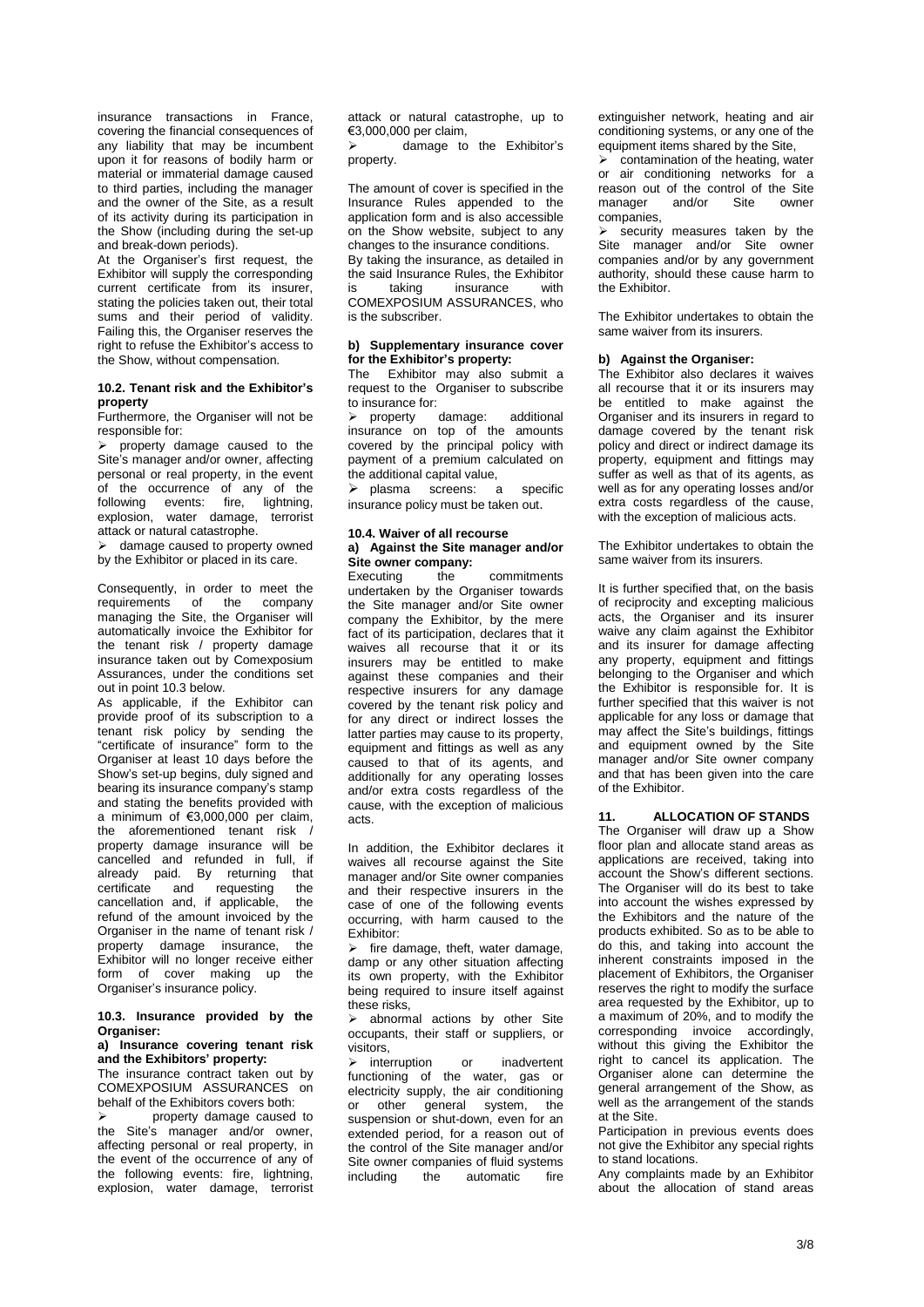should be addressed in writing to the Organiser within seven (7) days of receiving of the Show's floor plan. The Organiser will review such complaints if they are supported by detailed documentation that clearly sets out the serious nature of, and/or the reasons for, the complaint.

If the Exhibitor has not contacted the Organiser within seven (7) days of sending the features of the Exhibitor's location, the Exhibitor shall be deemed to have accepted the stand allocated to it.

Under no circumstances shall the Organiser be held liable for any consequences arising (disturbances, commercial damages among other things) from the location of a stand allocated to an Exhibitor.

## **12. SUBLETTING/SHARED EXHIBITING**

The Exhibitor may not provide advertising services on any media for a company that is not itself an Exhibitor. Furthermore, the Exhibitor is prohibited from assigning or subletting any stand or part of any stand area that it has been allocated without prior written agreement from the Organiser stating its partners (co-exhibitors, corporation represented…). If the Organiser agrees to the latter, the Exhibitor must pay individual registration fees for each of the companies being on its stand. The Exhibitor will ensure that any sublessee on its stand complies with the Contractual documents. The Exhibitor is liable notably for any breach of the Contractual documents committed by any sub-lessee on its stand. Moreover the Exhibitor hereby holds harmless the Organiser against any dispute, claim, charge, judgement and/or miscellaneous disbursements that may arise as a consequence of any company present on its stand in relation to their participation in the Show.

## **13. STANDS**

Information regarding the installation, equipment and removal of stands will be available in the Exhibitor's Guide:

# **a) Stand use - compliance with applicable laws and regulations**

Exhibitors are required to be familiar with and comply with all applicable regulations in force at the time of the Show, whether issued by public authorities or by the Organiser, in particular the no-smoking rules that apply to the public areas, the Fire Safety Regulations and the Health and Safety Regulations.

The Fire Safety Regulations and the Health and Safety Regulations will be communicated to Exhibitors in the Exhibitor's Guide.

The Organiser prohibits the operation of any stand that does not comply with these regulations.

The Exhibitor agrees to comply with all laws and regulations that apply to its

business and/or the services and businesses that it wishes to develop within the scope of its participation in the Show. To this end, the Exhibitor will lodge all mandatory declarations and obtain the necessary approval and/or accreditation (including for selling and giving away drinks to be consumed on site) so that under no circumstances shall the Organiser have cause to be concerned.

Lastly, the Exhibitor will not cause any discomfort (noise, odour, etc.) to neighbouring Exhibitors or negatively impact the Show's organisation.

## **b) Exclusive services of the stand**

To optimise the safety of people and property during the Show, Exhibitors wishing to order caretaking, cleaning and handling services ratify the preselection and negotiation carried out by the Organiser by authorising it to enter into the service provision agreement(s) in its name and on its behalf. It acknowledges having read the essential conditions of these agreements at the time of registering, and having been informed of the need to refer to the Exhibitor's Guide.

The Organiser's mandate shall end upon conclusion of the service provision agreement (cleaning, handling and/or caretaking).

Performance of the contract and its follow-ups shall therefore be exclusively managed by the Exhibitor and the service provider, to which it must directly pay the price of the service without COMEXPOSIUM being its agent. Any complaint must therefore be sent to and dealt with directly by the Service Provider. The Organiser shall remain third party to this contractual relationship.

In any event, pursuant to this mandate, only the Exhibitor shall be bound to the service provider in question. The Exhibitor may not seek the liability of<br>the Organiser under any the Organiser under any circumstances, save for the missions conferred as strictly defined previously

## **c) Damage**

Unless stated otherwise, the stand area, the stand itself and any equipment made available to the Exhibitor by the Organiser shall be deemed to be in good condition.

The leased stand must be returned to the Organiser in a clean condition and cleared of any rubbish. The stand and any equipment provided as stand fittings must be returned to the Organiser in good condition. Any damage caused to the occupied space, the stand, the supplied equipment or the existing infrastructure recorded upon return of the stand will be invoiced to the Exhibitor.

#### **d) Stand occupation**

The Exhibitors will occupy their stands no later than the day before the Show opens to the public.

The stand must be continually occupied by the Exhibitor during opening hours of the Show to the public.

#### **e) Pass readers**

The pass readers which may be purchased by the Exhibitor give the visitors the possibility to identify themselves on the Exhibitor's stand, so the Organiser may provide to the Exhibitor their following personal data at least: name, surname,company, phone number, email address. This identification process depends on the visitors consent to have their personal data transmitted to the Exhibitor. For that reason, the Organiser does not guarantee the Exhibitor to provide him with a determined amount of data.

The Exhibitor is required to comply with the regulations applicable to the protection of personal data and the<br>sales prospection. Under no prospection. Under no circumstances should the Organiser be liable for the Exhibitor's use of the transmitted personal data for which it is solely responsible. Finally, the Exhibitor is informed that the data collected by the pass readers will be used by the Organiser for statistical purposed, stand traffic analyses and interaction with the public.

## **14. PERMITTED PRODUCTS, BRANDS AND SERVICES**

The Exhibitor is prohibited from exhibiting at its stand any products. brands and services other than those listed on its application form.

Moreover, the Exhibitor hereby declares and warrants that it holds all intellectual property rights relating to the products and/or services exhibited, or that is has been authorised by the rights' holder to exhibit the products, brands or services at its stand.

The Exhibitor hereby warrants that the products and/or services it is exhibiting comply with all current applicable safety standards and accepts full liability for any defects in the aforementioned products and services; as such the Organiser cannot be held liable in this respect.

## **15. VISIBILITY**

The Exhibitor shall be solely liable for the contents of all information supplied by it and intended to be broadcasted by the Organiser on the Show's website, and in particular for information about itself and its products and/or services and their characteristics, performance, prices, etc.

The Exhibitor hereby warrants that the aforementioned information is lawful and in particular that it complies with all current regulations relating to the<br>name offer presentation user offer, presentation, manual, and description of the scope and terms of the warranty covering the goods, products or services that it is presenting online and, more generally, that this information complies with all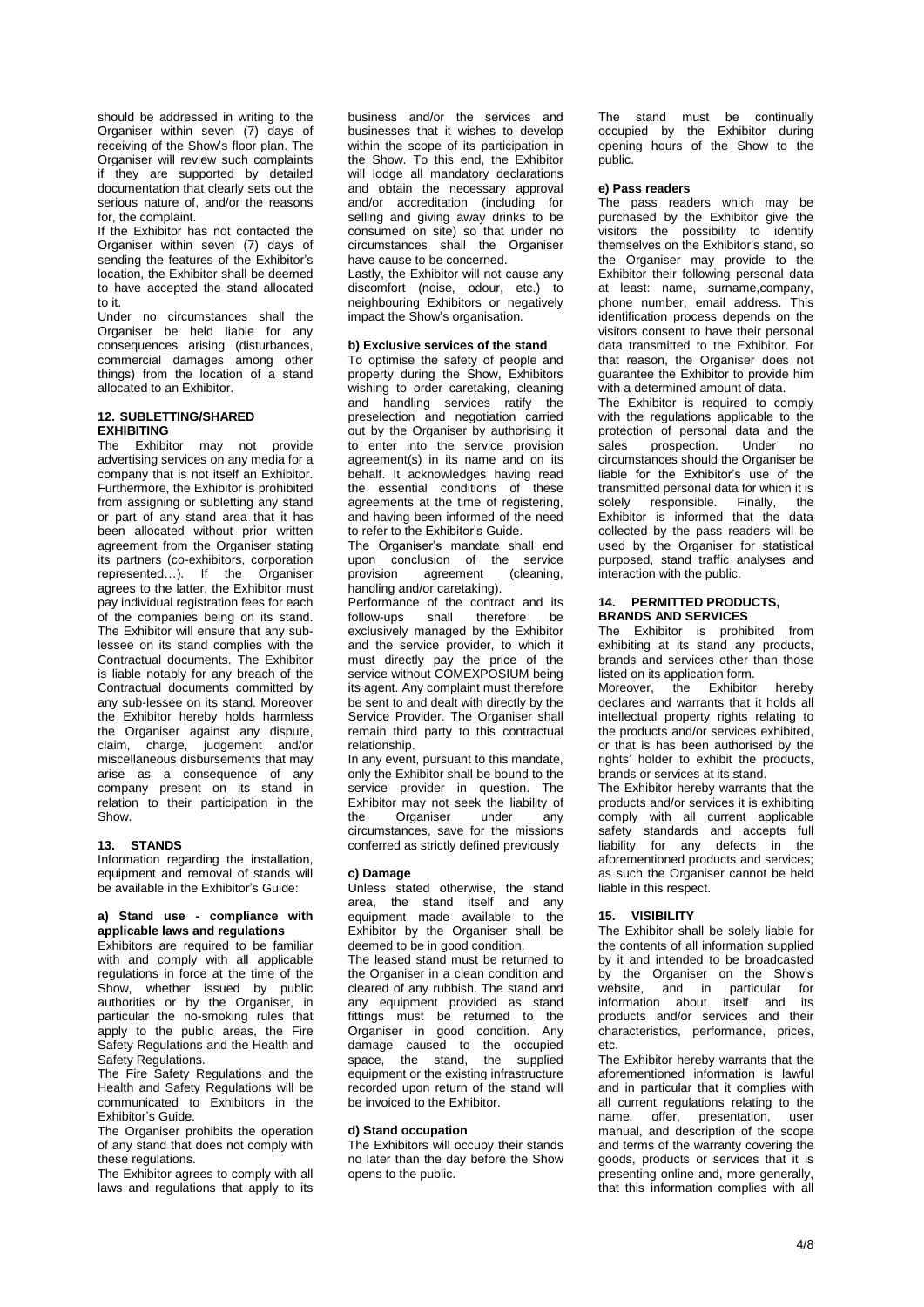current advertising and consumer protection laws.

The Exhibitor has sole liability for the publication of all texts, logos, illustrations, photographs, images, products and brands and the Exhibitor alone must hold the relevant reproduction rights.

The Exhibitor holds harmless the Organiser against any amicable dispute and judicial proceedings brought by a third party.

## **16. ILLICIT TICKET TOUTING**

The act of offering for sale or showing with the intention to sell or transfer or supplying with the intention to sell or transfer any Show access passes (entry passes, invitations, tickets etc.) in a public or private place or on the Internet, without the authorisation of the Organiser, is a criminal offence punishable by questioning and arrest by the police and a fine of  $€15,000$ . The fine is increased to €30,000 for repeat offenders provided in article 313-6-2 of the Penal Code).

## **17. INVITATION CARDS**

The copying or re-sale of invitation cards is strictly prohibited and shall be subject to prosecution and other sanctions provided in article 313-6-2 of the Penal Code).

If the fraudulent use of an invitation card (re-sale, copying, theft, etc.) is brought to its attention, the Organiser reserves the right to withdraw the invitation.

## **18. DEMONSTRATIONS AND OTHER EVENTS a) Demonstrations**

Demonstrations may only be held at the Show for those products that<br>require a specific technical a specific technical explanation. Furthermore, such demonstrations may only take place if the Organiser has given a special prior written authorisation. Demonstrations on a podium raised above the initially planned floor height are strictly prohibited. Demonstrations carried out using a microphone, or which harangue or solicit in any manner, are strictly prohibited. Any full or partial closure of an Exhibitor's stand during normal opening hours to the public and, in particular, during any demonstration, is strictly prohibited without express prior written authorisation from the Organiser.

#### **b) Other events**

All attractions, shows and events taking place within an Exhibitor's stand area must be authorised in advance by the Organiser. To this end, the Exhibitor shall provide specific details of the planned event (equipment and audio devices used, type of event, etc.).

In any event, the loud speakers used may not exceed 30 decibels (dB) and they must face the interior of the stand and be angled towards the floor. The sound level shall not exceed 85 decibels (dB).

**c)** Under no circumstances shall any demonstration or event interfere with the neighbouring Exhibitor(s) or the general movement around the Show and, more generally, with the proper running of the Show. Failing this, approval may be revoked without warning.

## **19. ADVERTISING**

All advertising using sound or lighting must comply with the Show's decoration regulations and shall be subject to the prior written agreement of the Organiser. Any such agreement shall be conditional upon the advertising not interfering with any neighbouring Exhibitor(s) or the general movement around the Show and, more generally, with the proper running of the Show. Failing this, approval may be revoked without further warning.

Distribution of brochures, vouchers and other printed matter intended to redirect Show visitors to the Exhibitor's stand is strictly prohibited in the aisles and throughout the Site. Only brochures, vouchers and other printed material offered within the Exhibitor's stand are authorised.

Any documentation given to any visitor to a stand, such as a business card or order form, must bear the stand name or company name of the Exhibitor as it appears on the application form.

## **20. BUSINESS PRACTICES / ABSENCE OF A RIGHT TO WITHDRAWAL / UNFAIR COMPETITION**

The French Consumer Code expressly prohibits sales at a premium (Article L 121-19 of the Consumer Code), sales at loss (Article L 442-2 of the Commercial Code), pyramid selling (Article L 121-15 of the Consumer Code), tying sales (Article L 121-11 of the Consumer Code) and false sales. Any auctions must be in compliance

with current legislation. The Exhibitor will explain to consumers that any purchases made at the Show,

other than those subject to a consumer credit agreement (Article L312-18 of the Consumer Code) and those arising from a personal invitation to come to the stand to receive a gift, do not enjoy the right to cancel the purchase. As a result, in the contract proposals made at the Show, the Exhibitor will mention the absence of a cancellation period in clear, legible terms contained in box set apart (Article L 224-59 of the Consumer Code).

Consumers do not benefit from the right of withdrawal for any contract signed with Exhibitors performing their activity under normal conditions as defined in article L 221-1 of the Consumer Code, meaning under normal conditions in accordance with the Terms and Conditions and the General Rules for Commercial Events.

The Exhibitor is hereby expressly prohibited, for the entire period of the Show, from engaging in acts of unfair competition such as conducting surveys and distributing advertising items outside its stand area, where such surveys or distribution give rise to the diversion of visitors to the Show in favour of the Exhibitor.

The Exhibitor is obliged to ensure that any agreements it enters into with visitors to the Show are executed in good faith.

In accordance with articles 1 612-1 and following of the Consumer Code, the Exhibitor additionally commits to offer to the consumers a mediator in order to solve amicably any dispute arising between them.

## **21. COUNTERFEIT ITEMS**

The Exhibitor will personally ensure the protection of all intellectual/industrial property rights related to the materials, products, services and brands exhibited in accordance with any applicable current legislation and regulatory provisions. and the Organiser shall not be held liable for any failure to comply, particularly in the event of a dispute with another Exhibitor or a visitor to the Show.

In the event that a competent court finds that the Exhibitor has breached the provisions of the present clause, the Organiser reserves the right to oblige the Exhibitor to comply with any stipulations made in the court's findings.

Failing that, the Organiser reserves the right to refuse entry to the Exhibitor or to enforce any sanctions referred to in the Terms and Conditions without the Exhibitor having the right to claim any compensation.

#### **22. DISPLAYING PRICES**

Prices must be shown inclusive of all taxes and in the French language, in accordance with current applicable legislation, and must be clearly displayed to ensure the public is well<br>informed. Any price reduction informed. Any price announcements (discount, rebate or cashback offer) through labelling, marking or display must comply with all current applicable legislation and regulations relating to the advertising of prices to consumers, and may only appear on small posters within the stand area. The maximum size of any such posted notices is 30 cm x 20 cm.

#### **23. SACEM DECLARATION**

Exhibitors wishing to play music at their stands must give the Organiser prior written notice of the same. Furthermore, the Exhibitor is exclusively liable for complying with intellectual property laws relating to the playing of music. Thus the Exhibitor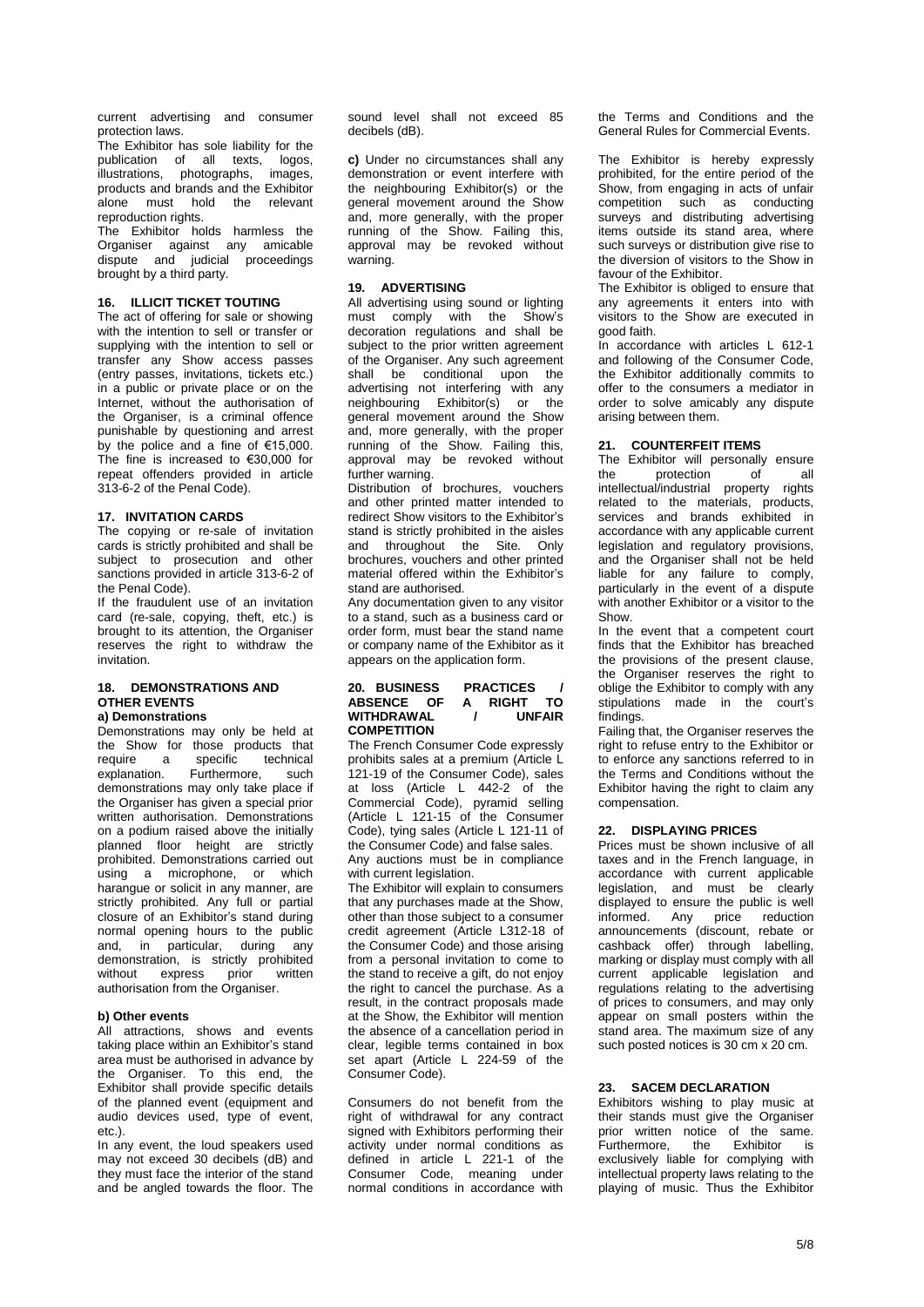shall make any necessary declarations relating to the playing of music to SACEM (the French collecting society) and hereby undertakes to make any requisite payments.

The Exhibitor holds harmless the Organiser against all claims and/or actions brought by a third party as a consequence of the Exhibitor's failure meet its obligations.

## **24. PHOTOS/BRANDS**

The Exhibitor, for no charge, expressly authorises the Organiser and the Comexposium Group to:

• take, should they wish to do so, photos and/or videos featuring the Exhibitor and/or members of its team, as well as any products exhibited at its stand,

• use any such images freely on all media and in particular for the purposes of advertising (including on the internet) in France and worldwide for a period of five (5) years beginning from the date of its application form,

• cite and reproduce, for no charge, its trade mark and company name as a commercial reference for the purposes of communication on any media (including the internet) in France and worldwide for a period of five (5) years beginning from the date of its application form.<br>• Where app

applicable, represent, broadcast, reproduce, adapt, record, edit, translate, use, exploit at no cost the materials provided by the Exhibitor during the Show which the latter certifies being the owner of the copyrights or certifies having received all the required authorisations from the owner of the copyrights, and also the interventions of the Exhibitors for the purposes of communication on any media (including the internet) in France and worldwide for a period of five (5) years beginning from the date of its application form.

Any Exhibitor who does not wish for all or part of their stand or any elements thereon (logo, trade mark, model) or any members of their team to appear in photographs or films and/or on the Internet by way of advertising material promoting the Show, must advise the Organiser of this in writing before the beginning of the Show.

Furthermore, any Exhibitor wishing to take photographs of the Show must inform the Organiser in writing beforehand. Given this, the Exhibitor will personally ensure it possesses all necessary authorisations to take photographs at the Show and is exclusively responsible for complying with any image rights enjoyed by Exhibitors, public or any other participant to the Show.

#### **25. CATALOGUE**

Only the Organiser is authorised to<br>publish, have re-published and have re-published and distribute the Show catalogue. All information required by the catalogue

publishing team will be supplied by the Exhibitors, who remain responsible for it. Under no circumstances will the Organiser be liable for any omissions or reproduction, composition or other errors that may occur.

# **26. PRACTICAL INFORMATION**

All information about the details of the Exhibitor's participation in the Show can be viewed in the Exhibitors' Space, accessible from the Show's website.

## *27.* **CANCELLATION OR POSTPONEMENT OF THE SHOW DUE TO A FORCE MAJEURE EVENT**

In the event of force majeure, preventing the holding of the Show under the initial terms, the Organiser will have the authority to cancel, modify the date, the duration of the Show and/or the Site, decide its extension or its early closure or adapt the Show to the circumstances without the Exhibitors being entitled to claim any compensation whatsoever.

For the purposes of these Terms and Conditions, will be considered as force majeure ("Force Majeure") the following events :

 $\triangleright$  Any event qualifying as force majeure within the meaning of article 1218 of the French Civil Code, and

 $\triangleright$  Any event or situation, whether or not it meets the conditions of force majeure within the meaning of article 1218 of the French Civil Code, which makes it impossible to operate the Site and/or to hold the Show or involves risks of disturbance or disorders likely to seriously affect the organisation and the smooth running of the Show or the safety of goods and persons (provided that it is not due to a fault or negligence on the part of the Organiser) such as :

- fire, explosion, flood, storm, lightning, natural disaster ;
- riots, strikes, wars, acts of terrorism or actual threat of terrorism ;
- actual risk to the safety of persons and property ;
- epidemics and/or health emergencies, and/or health crises or actual health risks ;
- deterioration of technical equipment making it impossible to operate the Site or compromising the smooth running of the Show ;
- supply problems regarding consumable materials ;
- administrative decision to close the Site and/or to prohibit the holding of the Show, requisition, or decision of a third party binding on the Organiser.

In the event of Force Majeure, the Organiser will immediately notify the Exhibitors.

In the event of a cancellation of the Show due to a Force Majeure event, the amounts received by the Organiser will be refunded to the Exhibitors, after deduction of a proportion of the costs and expenses incurred by the Organiser for the holding of the Show (in particular, those relating to administrative costs, organisation, promotion and the conduct of the Show).

The amount refunded to each Exhibitor is calculated in proportion to the price paid by each Exhibitor for its participation in the Show.

In the event of postponement of the Show to a later date and/or to a different Site, in the event of a change in the duration and/or opening and closing procedures of the Show or in the event of adaptation of the Show due to Force Majeure, the amount of the deposit or participation fee paid by the Exhibitor will be retained by the Organiser for its participation in the postponed Show, and the Exhibitor remains liable to pay the full amount due for its participation in the postponed Show in accordance with the terms of payment as amended *mutatis mutandis*. The Exhibitor is not entitled to claim, under any circumstances, reimbursement of any amount paid or any compensation whatsoever.

#### **28. UNFORESEEABILITY**

In the event of a change of circumstances unforeseeable at the time of the conclusion of the contract, making its performance excessively onerous for COMEXPOSIUM, the Organiser reserves its right to cancel the Show or to modify, prior to the Show, the date, the Site, the duration of the Show, as well as the opening and closing hours of the Site which will host the Show.

These modifications shall not substantially alter the format of the Show and shall be notified to the Exhibitor with reasonable notice.

In the event of cancellation of the Show under the conditions of this article, the amounts received by the Organiser will be refunded to the Exhibitors, without the Exhibitors being entitled to claim any compensation whatsoever.

In the event of a modification of the Show or the conditions of organisation as provided for in this article, the amount of the deposit or the participation fees paid by the Exhibitor will be retained by the Organiser for the participation of the Exhibitor in the Show as modified and the Exhibitor remains liable to pay the full amount due for its participation in the Show in accordance with the terms of payment as amended *mutatis mutandis*. Exhibitors are neither allowed to demand a partial or total refund of the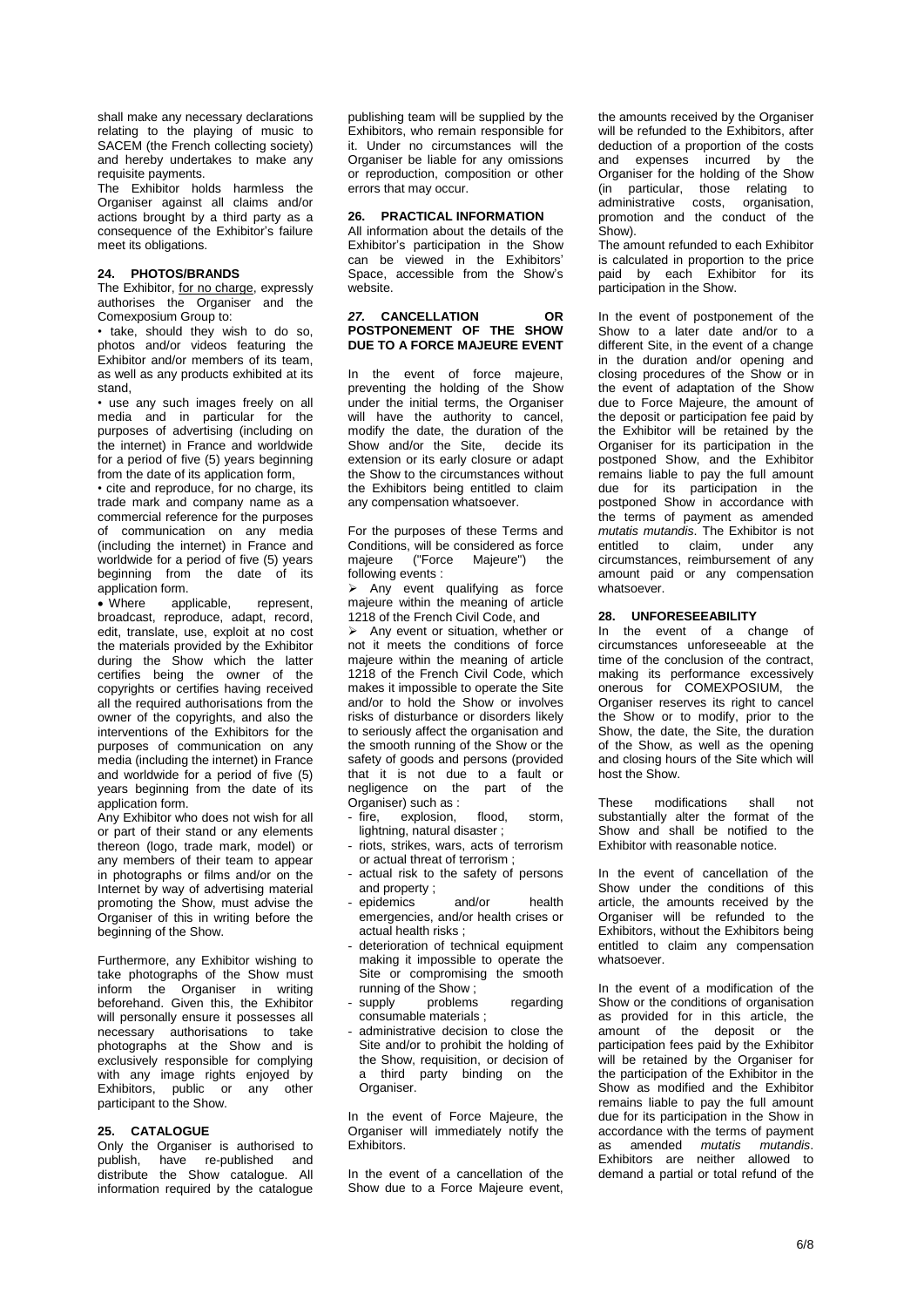amount of the participation fee nor to claim any compensation whatsoever.

Article 1195 of the French Civil Code, relating to unforeseeable changes of circumstances, does not apply to these Terms and Conditions and to any contract entered into between the Organiser and the Exhibitor on the basis of these Terms and conditions. The Organiser and the Exhibitor<br>declare that the Contractual the Contractual documents contain the provisions that they have deemed sufficient and necessary to deal with such changes, including the provisions of this Article 28, and that, for the rest, they agree to bear the risk of changes as referred to in Article 1195 of the French Civil Code. Each party expressly waives the right to invoke the provisions of Article 1195 of the French Civil Code, and all rights it might have benefited under that article.

# **29. PERSONAL DATA**

The Organiser, as data controller, processes the Exhibitor's personal data in order to manage its application to participate in the Show and its business relationship with the Organiser in accordance with these General Terms and Conditions of Participation

Said information and personal data will also be processed for security purposes in order to comply with legal and regulatory obligations, as well as to enable the Organiser to improve and personalize the services that it offers.

Depending on the choices made by the Exhibitor on its application form, the Exhibitor may also receive, by any communications channel, business proposals and news on the Organiser's activities and services.

The Exhibitor's personal data may be processed, on the basis of the consent (which he may withdraw at any time) in order to communicate to him business proposals and news about other Comexposium Group events and/or their partners, by any communications channel.

Only the Organiser's in-house teams and the service providers that it has authorized in connection with the organization and management of the Show will have access to the Exhibitor's personal data. If applicable, these data can be communicated to third parties, according to the Exhibitor's choice (the Organiser's<br>partners / Comexposium Group partners / Comexposium Companies).

The personal data that must necessarily be provided are indicated as such on the application form and are necessary for the conclusion and performance of the contract between the Exhibitor and the Organiser. The Organiser will not be able to process the Exhibitor's requests without said data.

In accordance with the applicable regulations, the Exhibitor has a right of access, a right of rectification, a right to object to the processing of its data, a right to delete data and to limit its processing and a right regarding the portability of its data. The Exhibitor may exercise these rights at any time by writing to the company *COMEXPOSIUM – FOIRE DE PARIS* or by email at<br>
nrivacv@comexposium.com. Finally,  $privacy@comexposition.com.$ the Exhibitor has the right to lodge a complaint with France's Commission nationale de l'informatique et des libertés (the "Cnil").

The Exhibitor's personal data will be kept for the duration of its commercial relationship with the Organizer and then during a period of  $\overline{5}$  years from the date on which the Exhibitor most recently expressed an interest.

The data needed to establish proof of the said relationship, the data needed to comply with these General Terms and Conditions of Participation and the data needed in order for the Organizer to comply with its legal and regulatory obligations shall be kept in accordance with provisions in force.

## **30. SUBSTITUTION OPTION**

As part of the execution hereof, the Organiser may at any time be free to: be replaced by any company from the Comexposium Group to which it belongs, understood as referring to any controlling, controlled by or placed under the same control as the Organiser (as defined by Article L 233- 3 of the Commercial Code), or

- assign or transfer, in any way and to any person of its choice, the rights and obligations ensuing from these Terms and Conditions, namely in the event of sale or lease management of the Show's business assets.

It is expressly agreed that this transfer and substitution will not alter the application to participate in the Show, which the Exhibitor will uphold.

## **31. COMPLIANCE**

The Exhibitor shall abide by all<br>applicable legal requirements requirements governing the duties (especially the Sapin 2 law, the Foreign Corrupt Practices Act and UK Bribery Act for<br>anticorruption requirements) requirements). obligations, and internal business practices that shall be transmitted to the Organizer and shall obtain any permits or licenses necessary for its operations. The Exhibitor shall not undertake any action in violation of any applicable legal requirement that could result in liability being imposed the Organizer. The Exhibitor engages to comply with the internal policies (especially the Code of Business Ethics and the Gift & Hospitality

process available on the corporate<br>website of the Organizer of the [www.comexposium.com\)](https://office365.eu.vadesecure.com/safeproxy/1/dmVyc2lvbjoyfG1lc3NhZ2VJRDpBQU1rQUdZME5qSmlaV1ZtTFRVeU1qY3ROR000T0MwNE1XWTBMVEUwTnpRMU9HUm1OalV4TXdCR0FBQUFBQUFxUjZhQUVIejZUN0lKM3ZBQkt1UVpCd0RLdjU1aVFuX0FRcG02M0pydnRUVTdBQUFBQUFFTUFBREt2NTVpUW5fQVFwbTYzSnJ2dFRVN0FBQVBGdzlYQUFBPXxlbWFpbEZyb206YXhlbGxlLnJlYnV0QGNvbWV4cG9zaXVtLmNvbXxlbWFpbFRvOm1vcmdhbmUuYmVyYW5nZXJAY29tZXhwb3NpdW0uY29tfGxvZ2luOmNiMWM1NDU4LWY0YTktNDlmNy05ZjBlLTM3M2Q3NGY4ODRlOHxjbGllbnRUeXBlOm9mZmljZQ==/www.comexposium.com) disclosed by the Organizer and any requirement edited by those.

## **32. COMPLAINTS AND DISPUTES - GOVERNING LAW - JURISDICTION** All complaints must be sent by registered post with confirmation of delivery within ten (10) days of the

Show closing. The parties shall endeavour to settle amicably and rapidly any dispute that may arise between them in relation to the interpretation and/or execution of the contract and these Terms and Conditions. If at the end of a period of 90 calendar days after the date of receipt of the registered letter with acknowledgement of receipt notifying the dispute, the Organiser and the Exhibitor do not reach an agreement, the dispute will then fall within the exclusive jurisdiction of the courts of Nanterre.

Participation in the Show and all actions taken in relation to this participation are subject to French law. In case of contradiction between this translation of the General Conditions of Participation and the French version thereof, only the French version shall prevail.

# **33. TOLERANCE**

Any tolerance shown by the Organiser regarding any partial or complete failure by the Exhibitor to carry out any provision(s) set out in the Contractual<br>documents shall under no documents shall under no circumstances, irrespective of the duration or frequency, give rise to any rights which benefit the Exhibitor nor shall such tolerance modify, in any manner, the extent or terms of performance of the Exhibitor's obligations.

# **34. INVALIDITY**

In the event that one or more provisions of these Terms and Conditions are found to be invalid or declared as such under any law or regulation or following a final court decision, the remaining provisions will remain in force and retain their scope of application.

## **35. SANCTIONS**

In the event of any breach of the Contractual documents, the Organiser, having given formal notice if necessary in the presence of a bailiff in respect thereof and where the breach remains unremedied, shall have the right to close the corresponding Exhibitor's stand forthwith and prevent the Exhibitor from entering the stand area, without such an action giving rise to a right to claim material or non-material damages from the Organiser in respect thereof.